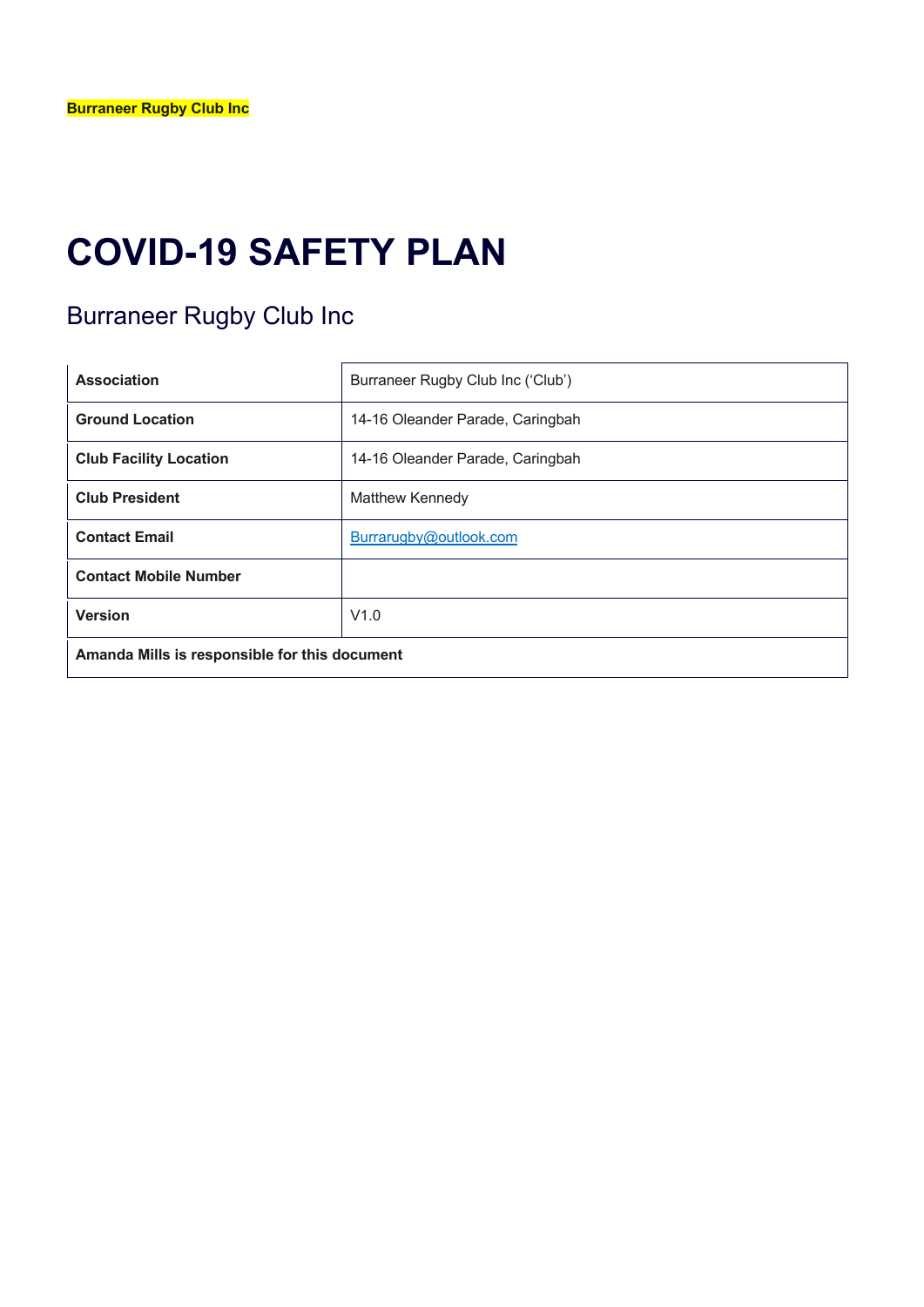## **Template Instructions**

- 1. The Australian Institute of Sport (**AIS**) has published a "Framework for Rebooting Sport in a COVID-19 Environment" to inform the resumption of sporting activity in Australia, including community sport. Sport Australia has separately developed a "Return to Sport Checklist for Clubs and Associations" that provides operational guidance to local sporting clubs and associations on considerations that should be taken into account to appropriately resume sport and club operations.
- 2. To support the AIS and Sport Australia return to sport documents, Sport Australia has developed this COVID-19 Safety Plan template. This template can be used by associations and clubs to consolidate their planning for the resumption of activities at its club. Your association/club should review the Sport Australia Checklist and document its operational requirements for return to sport in the Appendix to this COVID-19 Safety Plan.
- 3. Yellow highlighting within brackets i.e.  $\lceil \cdot \rceil$  indicates further information is required from an association/club prior to finalising and adopting the COVID-19 Safety Plan. Before finalising, insert relevant information where highlighted in yellow and delete these template instructions.
- 4. Your association/club's COVID-19 Safety Plan should be appropriately ratified within your club's governance arrangements and regularly reviewed to ensure it remains fit for purpose and aligned with the AIS Framework, government restricted activity measures, public health advice and health and safety laws.
- 5. **DISCLAIMER:** This template does not constitute legal or health and safety advice. A club should take its own professional advice regarding the development and contents of its COVID-19 Safety Plan.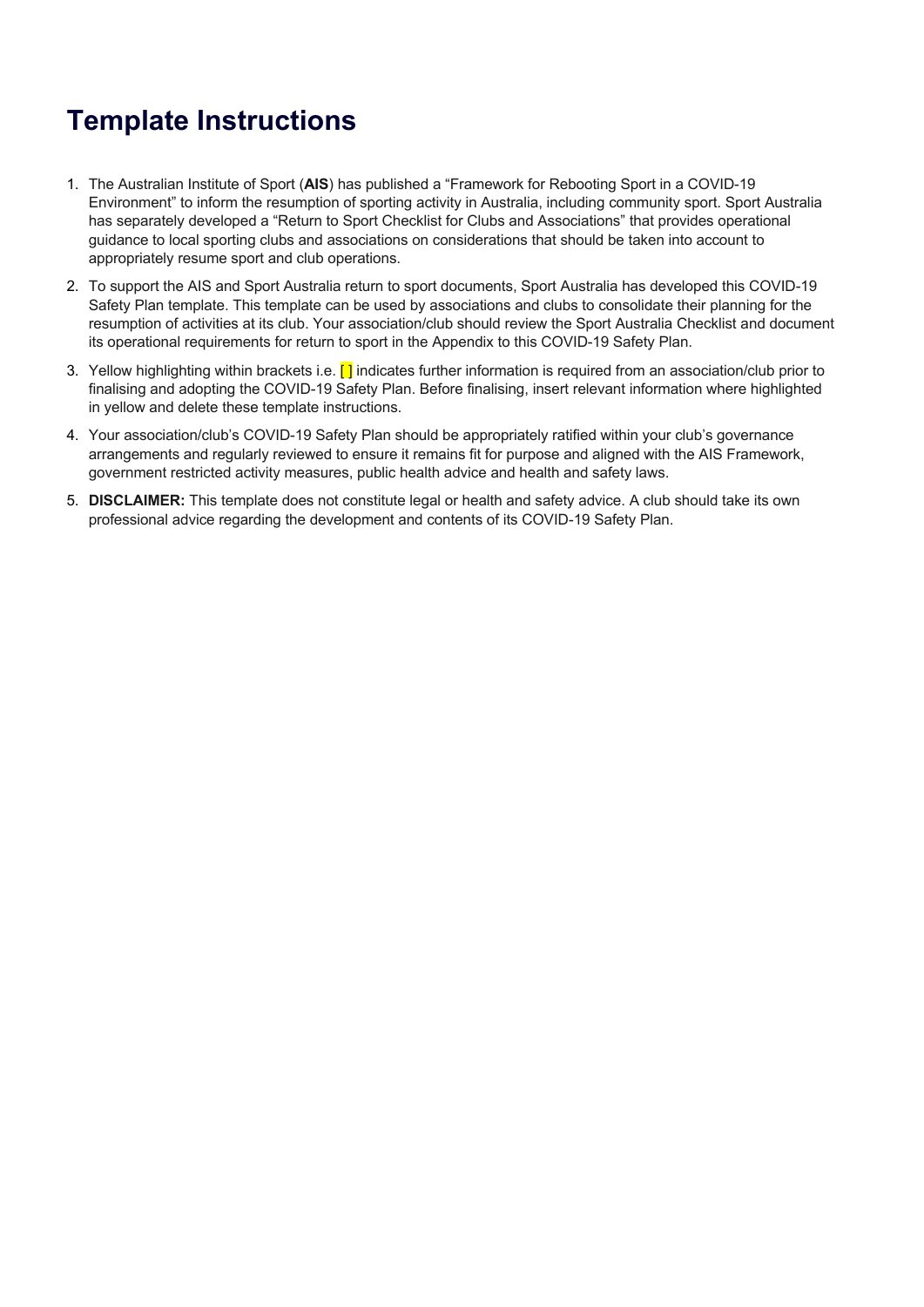# **Table of Contents**

| 1. Introduction                                          | 4              |
|----------------------------------------------------------|----------------|
| 2. Key Principles                                        | 4              |
| 3. Responsibilities under this Plan                      | 5              |
| 4. Return to Sport Arrangements                          | 5              |
| 4.1 AIS Framework Arrangements                           | 5              |
| 4.2 Roadmap to a COVIDSafe Australia                     | $6\,$          |
| 5. Recovery                                              | $6\phantom{a}$ |
| <b>Appendix: Outline of Return to Sport Arrangements</b> | $\overline{7}$ |
| Part 1 – Sport Operations                                | $\overline{7}$ |
| Part 2 - Facility Operations                             | 10             |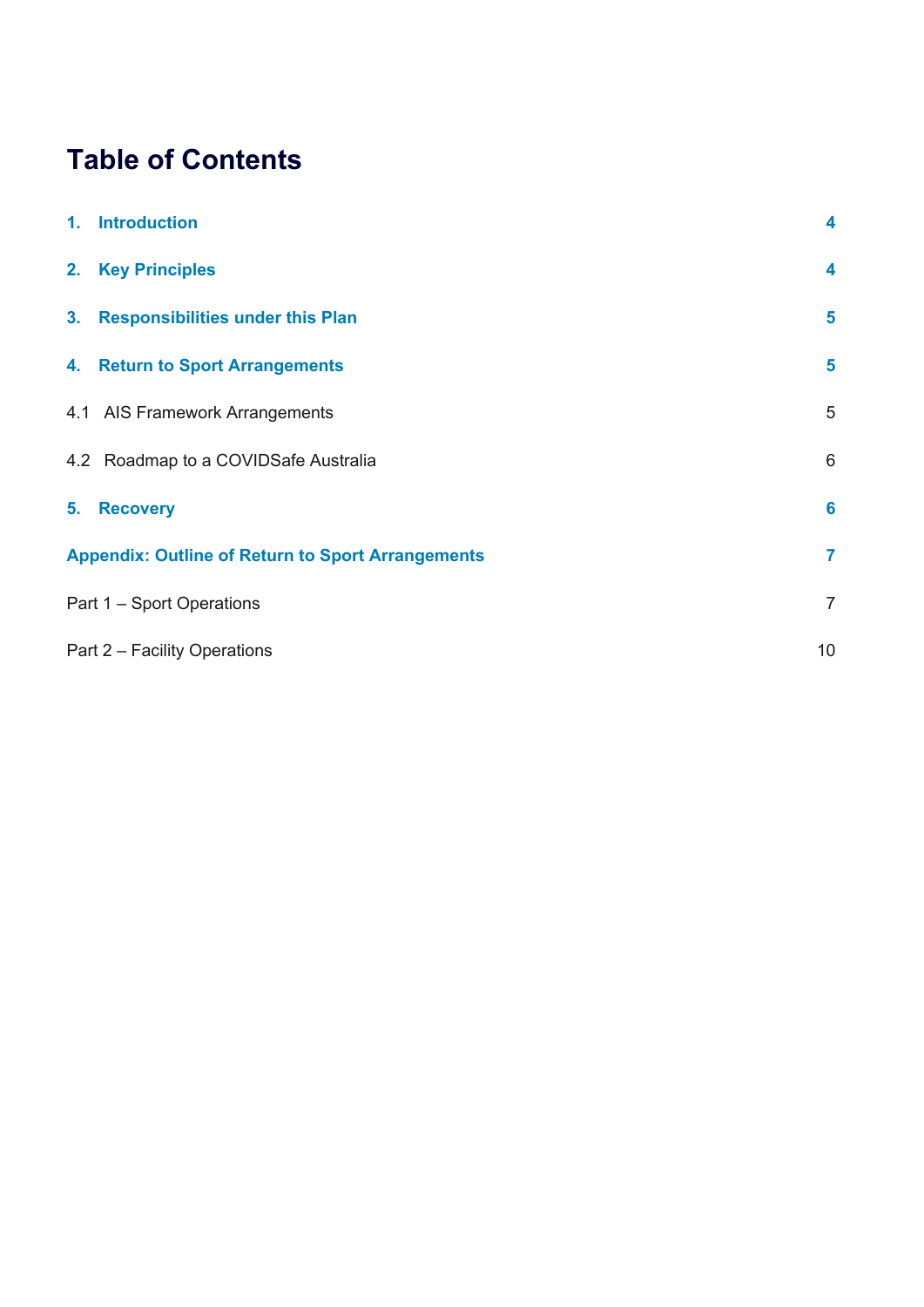## **1. Introduction**

The purpose of this COVID-19 Safety Plan (**Plan**) is to provide an overarching plan for the implementation and management of procedures by Burraneer Rugby Club Inc to support the Club and its members and participants in the staged resumption of community sport and club activities.

The arrangements set out in this Plan are intended to prevent the transmission of COVID-19 among members, participants, coaches, officials, administrators/volunteers, visitors, families and the broader community. The Plan provides the framework to govern the general operation of the Club, any facilities it controls, the playing/training behaviour of all members and participants and the monitoring and reporting of the health of attendees at Club facilities.

This Plan includes, but is not limited to, the conduct of:

- a. staged training and competition activities (sport operations); and
- b. facility management and supporting operations (facility operations).

At all times the Plan is subject to all regulations, guidelines and directions of government and public health authorities.

## **2. Key Principles**

This Plan is based on, and accepts, the AIS Framework for Rebooting Sport in a COVID-19 Environment (**AIS Framework**) and the National Principles for the Resumption of Sport and Recreation Activities (**National Principles**).

The Plan also accepts as key principles that:

- The health and safety of members, participants, coaches, officials, administrators/volunteers, visitors, families and the broader community is the number one priority;
- Members, participants, coaches, officials, administrators/volunteers, families and the broader community need to be engaged and briefed on Club's return to sport plans;
- Facilities are assessed and appropriate plans are developed to accommodate upgraded hygiene protocols, physical distancing and other measures to mitigate the risk of transmission of COVID-19;
- Training cannot resume until the arrangements for sport operations and facility operations are finalised and approved, if necessary; and
- At every stage of the return to sport process Club must consider and apply all applicable State and Territory Government and local restrictions and regulations. Club needs to be prepared for any localised outbreak at our facilities, within our competitions or in the local community.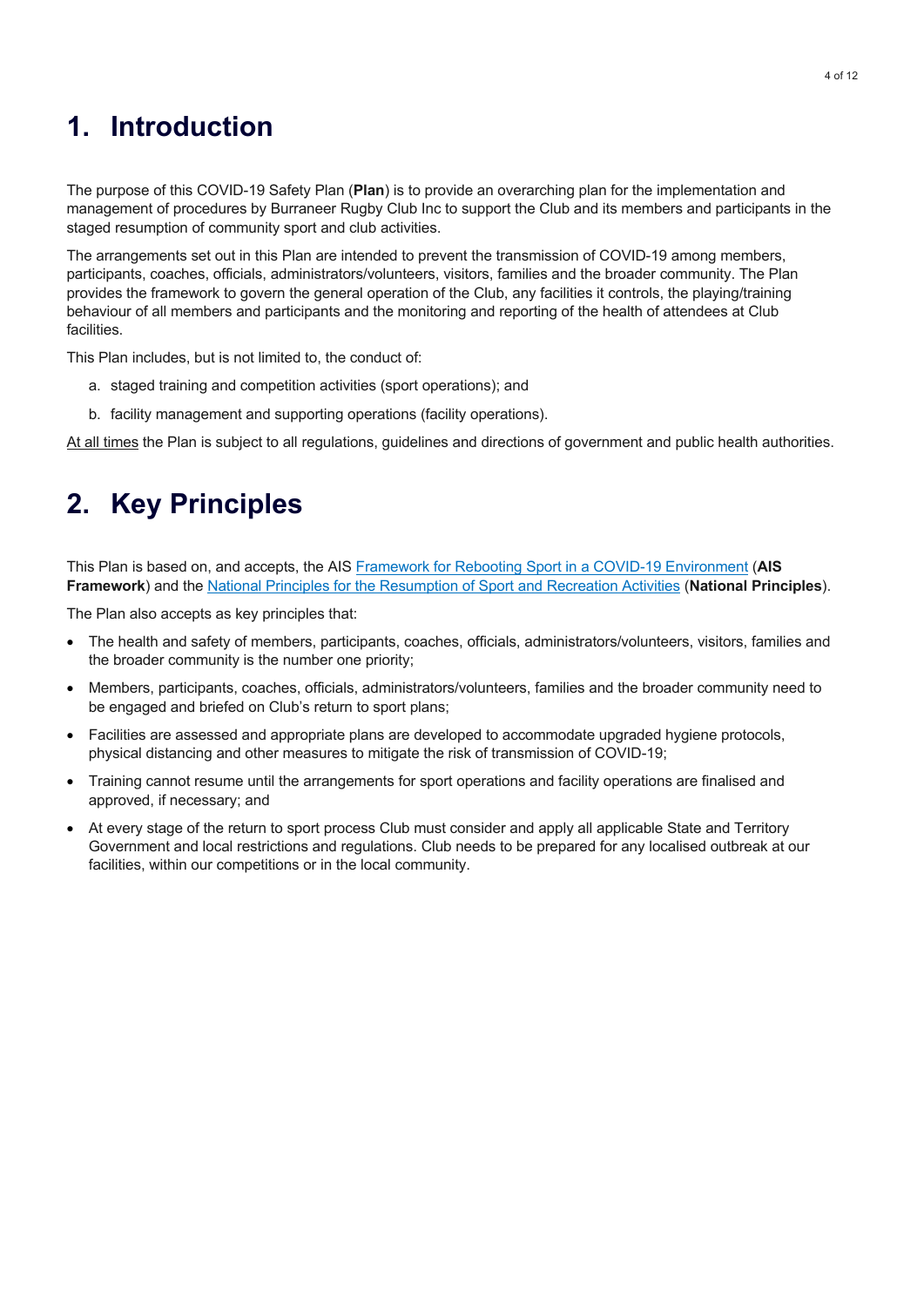## **3. Responsibilities under this Plan**

The Club retains the overall responsibility for the effective management and implementation of the return to sport activities and operations outlined in this Plan.

The Committee of the Club is responsible for:

- Approving the Plan and overseeing the implementation of the arrangements in the Plan; and
- Revising the Plan as required, ensuring it reflects up to date information from government and public health officials.

The Committee has appointed the following person as the Club COVID-19 Safety Coordinator to execute the delivery of the Plan and to act as a point of contact for information relating to this Plan:

| <b>Name</b>           | Amanda Mills           |
|-----------------------|------------------------|
| <b>Contact Email</b>  | burrarugby@outlook.com |
| <b>Contact Number</b> | 0413525433             |

The Club expects all members, participants, coaches, officials, administrative staff and volunteers to:

- Comply with the health directions of government and public health authorities as issued from time to time;
- Understand and act in accordance with this Plan as amended from time to time:
- Comply with any testing and precautionary measures implemented by the Club;
- Act with honesty and integrity in regard to the state of their personal health and any potential symptoms; and
- Monitor their health and take a cautious approach to self-isolation and reporting of potential symptoms.

### **4. Return to Sport Arrangements**

As at 15 June of this Plan, participants are training at Level A of the AIS Framework. The Plan outlines specific sport requirements that Club will implement for Level B and Level C of the AIS Framework.

The Club will transition to the training activity and facility use as outlined in Level B of the AIS Framework and the training/competition activities and facility use outlined in Level C of the AIS Framework when permitted under local restrictions and regulations.

#### 4.1 AIS Framework Arrangements

The protocols for conducting sport operations and facility operations under Level B and Level C of the AIS Framework are set out in the Appendix.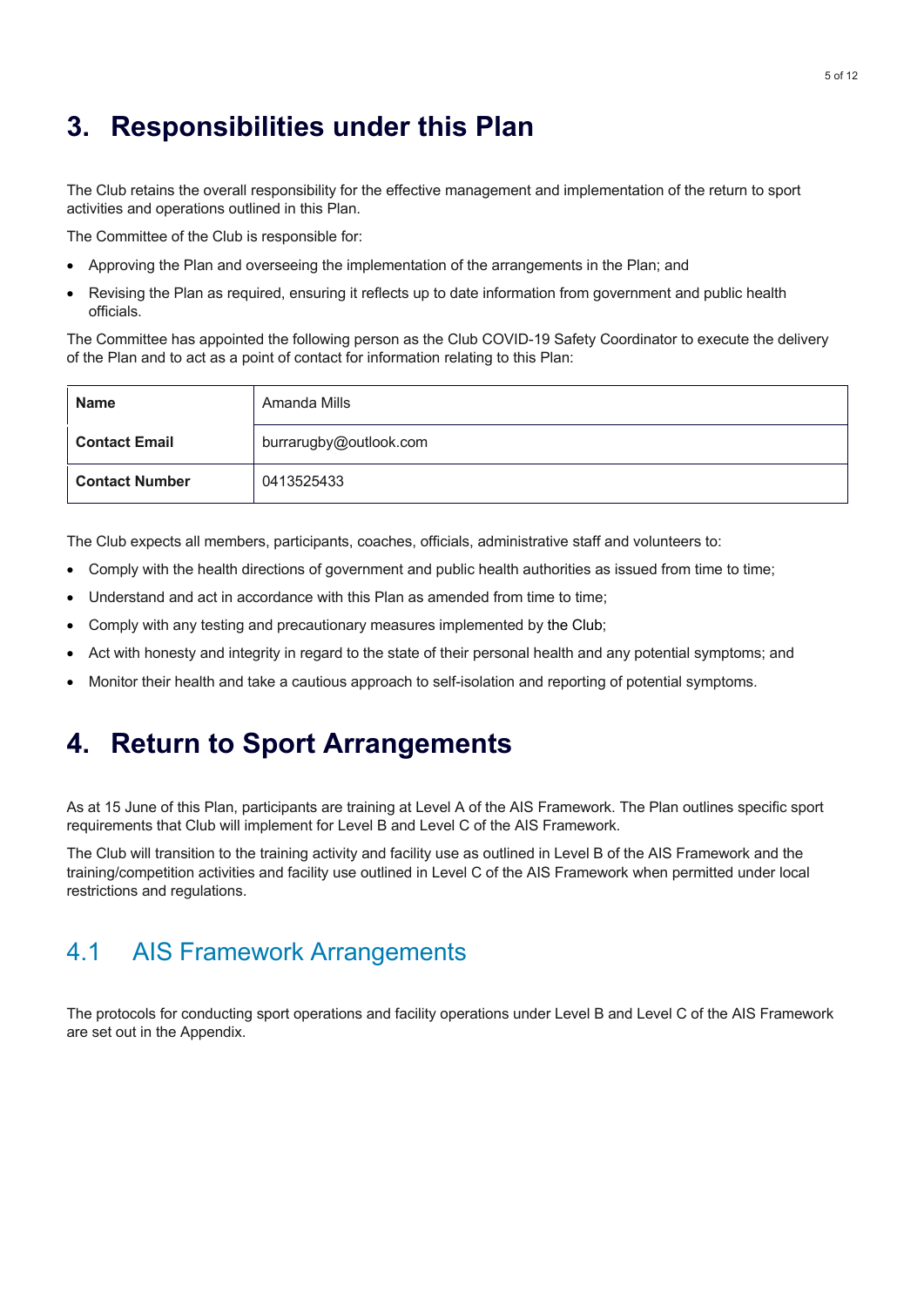#### 4.2 Roadmap to a COVIDSafe Australia

The Club will also comply with the Australian government's Roadmap to a COVIDSafe Australia, which places limits on the type of activity that can be conducted and the number of people who can gather at facilities, notwithstanding the activities permitted by the AIS Framework (see below).

| <b>AIS</b><br><b>Activities</b> | Level A:<br>Training in no<br>more than pairs.<br>Physical distancing<br>required. | Level B:<br>Indoor/outdoor activity. Training in<br>small groups up to 10. Physical<br>distancing required. |                                                                                                     | Level C:<br>Full sporting activity (training and<br>competition) allowed. No restriction on<br>numbers. Contact allowed.                                                                  |                                    |
|---------------------------------|------------------------------------------------------------------------------------|-------------------------------------------------------------------------------------------------------------|-----------------------------------------------------------------------------------------------------|-------------------------------------------------------------------------------------------------------------------------------------------------------------------------------------------|------------------------------------|
| Roadmap<br><b>Activities</b>    | N/A                                                                                | Step 1:<br>No indoor activity.<br>Outdoor sport (up<br>to 10 people)<br>consistent with<br>AIS Framework.   | Step 2:<br>Indoor/outdoor<br>sport up to 20<br>people. Physical<br>distancing<br>(density $4m^2$ ). | Step 3:<br>Venues allowed to<br>operate with up to<br>100 people with<br>physical<br>distancing.<br>Community sport<br>expansion to be<br>considered<br>consistent with<br>AIS Framework. | <b>Further steps</b><br><b>TBC</b> |

### **5. Recovery**

When public health officials determine that the outbreak has ended in the local community, the Club will consult with relevant authorities to identify criteria for scaling back its COVID-19 prevention actions. The Club will also consider which protocols can remain to optimise good public and participant health.

At this time the Committee of Burraneer Rugby Club Inc will consult with key stakeholders to review the delivery of its return to sport arrangements and use feedback to improve organisational plans and systems.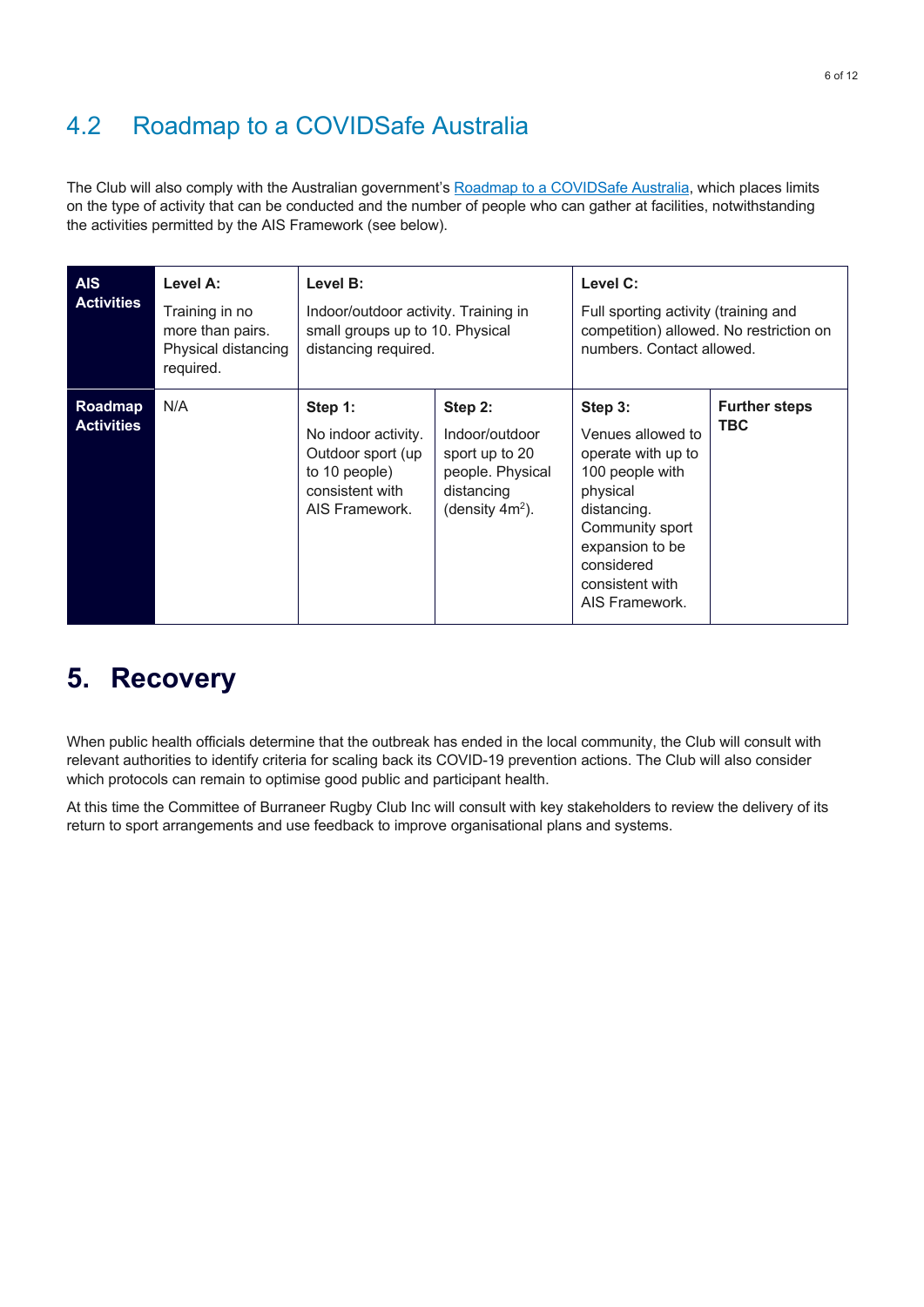## **Appendix: Outline of Return to Sport Arrangements**

### Part 1 – Sport Operations

| <b>Area</b>                         | Plan Requirements (for activities under AIS Framework Level B)                                                                                                                                                                                                                                                                                                                                                                                                                                                                                                                                                                                                                                                                                                                                                                                                                                                                                                                              | Plan Requirements (for activities under AIS Framework Level C)<br>[Club to provide further detail when Level C close to implementation]                                                                                                                                                                                                                                                                                                                                                                                                                                                            |
|-------------------------------------|---------------------------------------------------------------------------------------------------------------------------------------------------------------------------------------------------------------------------------------------------------------------------------------------------------------------------------------------------------------------------------------------------------------------------------------------------------------------------------------------------------------------------------------------------------------------------------------------------------------------------------------------------------------------------------------------------------------------------------------------------------------------------------------------------------------------------------------------------------------------------------------------------------------------------------------------------------------------------------------------|----------------------------------------------------------------------------------------------------------------------------------------------------------------------------------------------------------------------------------------------------------------------------------------------------------------------------------------------------------------------------------------------------------------------------------------------------------------------------------------------------------------------------------------------------------------------------------------------------|
| <b>Approvals</b>                    | The club must obtain the following approvals to allow a return to training at<br>Level B:<br>• State/Territory Government approval of the resumption of community<br>sport.<br>Relaxation of public gathering restrictions to enable training to occur.<br>$\bullet$<br>Local government/venue owner approval to training at venue, if<br>required.<br>National/state sporting body/local association approval of return to<br>training for community sport.<br>Club committee has approved return to training for club.<br>$\bullet$<br>Insurance arrangements confirmed to cover training.<br>$\bullet$                                                                                                                                                                                                                                                                                                                                                                                   | The club must obtain the following approvals to allow a return to<br>training/competition at Level C:<br>• Relaxation of public gathering restrictions to enable training to occur.<br>Local government/venue owner approval to training/competition at<br>$\bullet$<br>venue, if required.<br>National/state sporting body/local association approval to return to<br>training/competition for community sport.<br>Club committee has approved return to competition for club.<br>$\bullet$<br>Insurance arrangements confirmed to cover competition.<br>$\bullet$                                |
| <b>Training</b><br><b>Processes</b> | Club to emphasise AIS Framework principle of "Get in, train, get out" -<br>$\bullet$<br>arrive ready to train. Training provided to Coaches, Training Support<br>and Managers of each team on requirements. Email sent to each team<br>to provide to Parents prior to training commencement. Facebook posts<br>on principals per the AIS Return to Play Checklist<br>Length and scheduling of training sessions to reduce overlap. Protocols<br>established for team training provided at Coaches and Managers<br>COVID-19 Safety Session ('Training Session').<br>Clearly outline nature of training permitted (e.g. small groups to train<br>and for team meetings, equipment/skill drills able to be used, certain<br>sport activities not permitted during Level B training, no contact<br>including high fives/hand shaking, no socialising or group meals).<br><b>Emails and Training Session provided to Coaches, Training Support</b><br>and Managers of each team on requirements. | To be updated as move towards level C<br>AIS Framework principles - full sporting activity that can be conducted<br>in groups of any size (subject to COVIDSafe Roadmap) including full<br>contact.<br>For larger team sports, consider maintaining some small group<br>separation at training.<br>Limit unnecessary social gatherings.<br>$\bullet$<br>Clearly outline nature of training permitted.<br>$\bullet$<br>Access to treatment from support staff.<br>$\bullet$<br>Sanitising requirements continue from Level B.<br>Treatment of shared equipment continues from Level B.<br>$\bullet$ |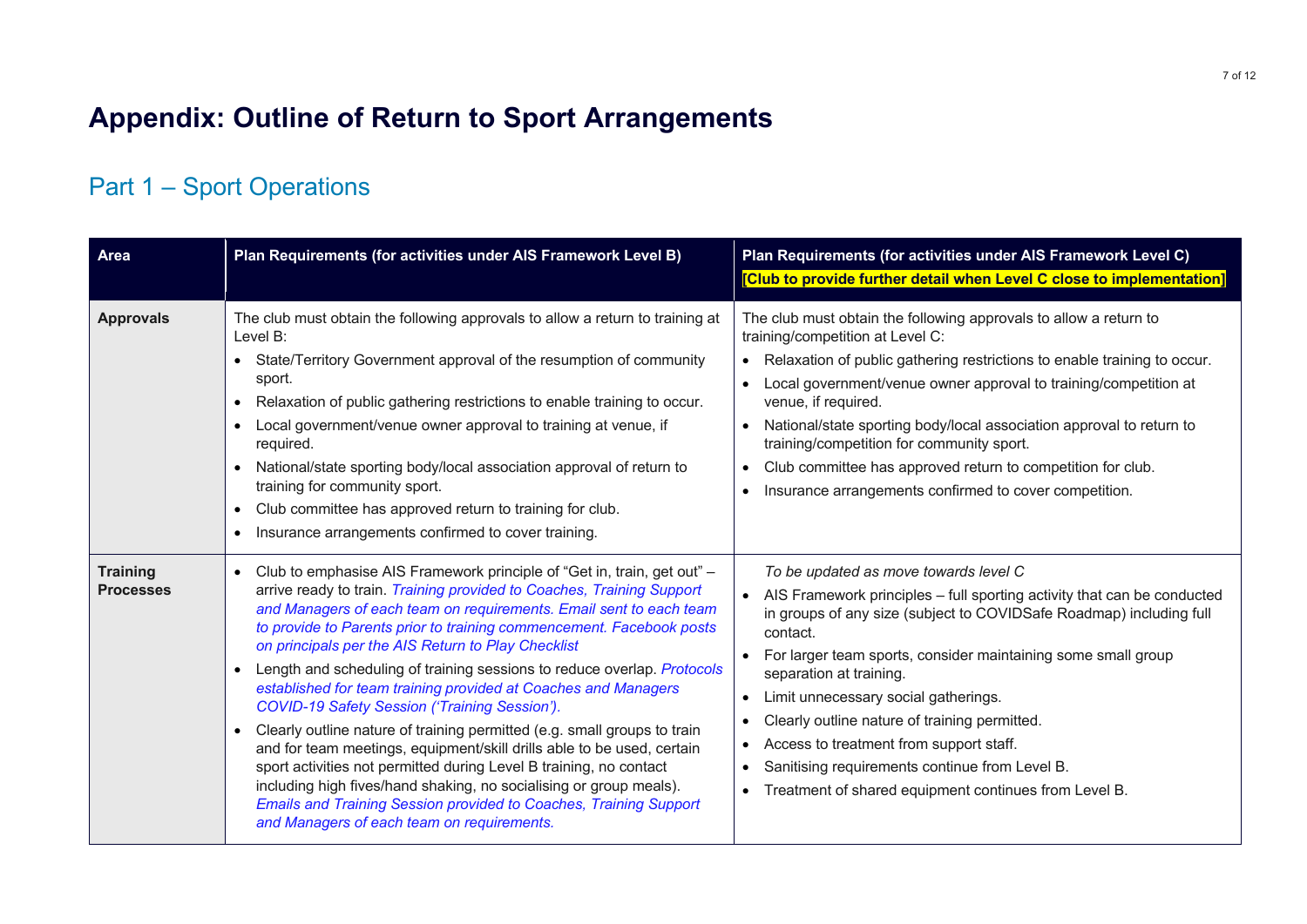|                        | Defined training areas for each training group, maintaining base density<br>requirement of 4 square metres per person and physical distancing<br>(>1.5 metres). Protocols established for team training<br>• Sanitising requirements, including use of sanitising stations. Committee<br>will provide hand sanitiser, tables and sanitising equipment to ensure all<br>training equipment is appropriately cleaned before and after use. | Personal hygiene encouraged (e.g. wash hands prior to training, no<br>spitting or coughing).<br>Training/playing attendance register kept]. |
|------------------------|------------------------------------------------------------------------------------------------------------------------------------------------------------------------------------------------------------------------------------------------------------------------------------------------------------------------------------------------------------------------------------------------------------------------------------------|---------------------------------------------------------------------------------------------------------------------------------------------|
|                        | Treatment of shared equipment (e.g. sanitise equipment before, during,<br>$\bullet$<br>after sessions) and use of such equipment to be limited. Committee will<br>provide hand sanitiser, tables and sanitising equipment to ensure all<br>training equipment is appropriately cleaned before and after use.                                                                                                                             |                                                                                                                                             |
|                        | No sharing of personal equipment. Training Session provided to<br>Coaches, Training Support and Managers of each team on<br>requirements                                                                                                                                                                                                                                                                                                 |                                                                                                                                             |
|                        | Personal hygiene encouraged (e.g. wash hands prior to training, no<br>$\bullet$<br>spitting or coughing). Email to parents and Training Session provided to<br>Coaches, Training Support and Managers of each team on<br>expectations and requirements                                                                                                                                                                                   |                                                                                                                                             |
|                        | Guidance for travel arrangements (e.g. physical distancing on public<br>$\bullet$<br>transport, limit car pool/taxi/Uber use). Email and Training Session<br>provided to Coaches, Training Support and Managers of each team.<br>Email to parents.                                                                                                                                                                                       |                                                                                                                                             |
|                        | Training attendance register kept. Template and Training Session<br>provided to Coaches, Training Support and Managers of each team.<br>Completed registers should be returned to Burrarugby@outlook.com                                                                                                                                                                                                                                 |                                                                                                                                             |
| <b>Personal health</b> | As per AIS Return to Play Checklist - Step 1 level B                                                                                                                                                                                                                                                                                                                                                                                     | Should cover:                                                                                                                               |
|                        | • Graded return to sport to avoid injury. Training Session provided to<br>Coaches, Training Support and Managers of each team.                                                                                                                                                                                                                                                                                                           | • Requirements continue from Level B.                                                                                                       |
|                        | Advice to players, coaches, volunteers to not attend if unwell (including<br>any signs/symptoms of cold, flu, COVID-19 or other illness). Training<br>Session provided to Coaches, Training Support and Managers of each<br>team. Email to Parents.                                                                                                                                                                                      |                                                                                                                                             |
|                        | Washing of hands prior to, during and after training and use of hand<br>sanitiser where available. Training Session provided to Coaches,<br>Training Support and Managers of each team. Email to Parents.                                                                                                                                                                                                                                |                                                                                                                                             |
|                        |                                                                                                                                                                                                                                                                                                                                                                                                                                          |                                                                                                                                             |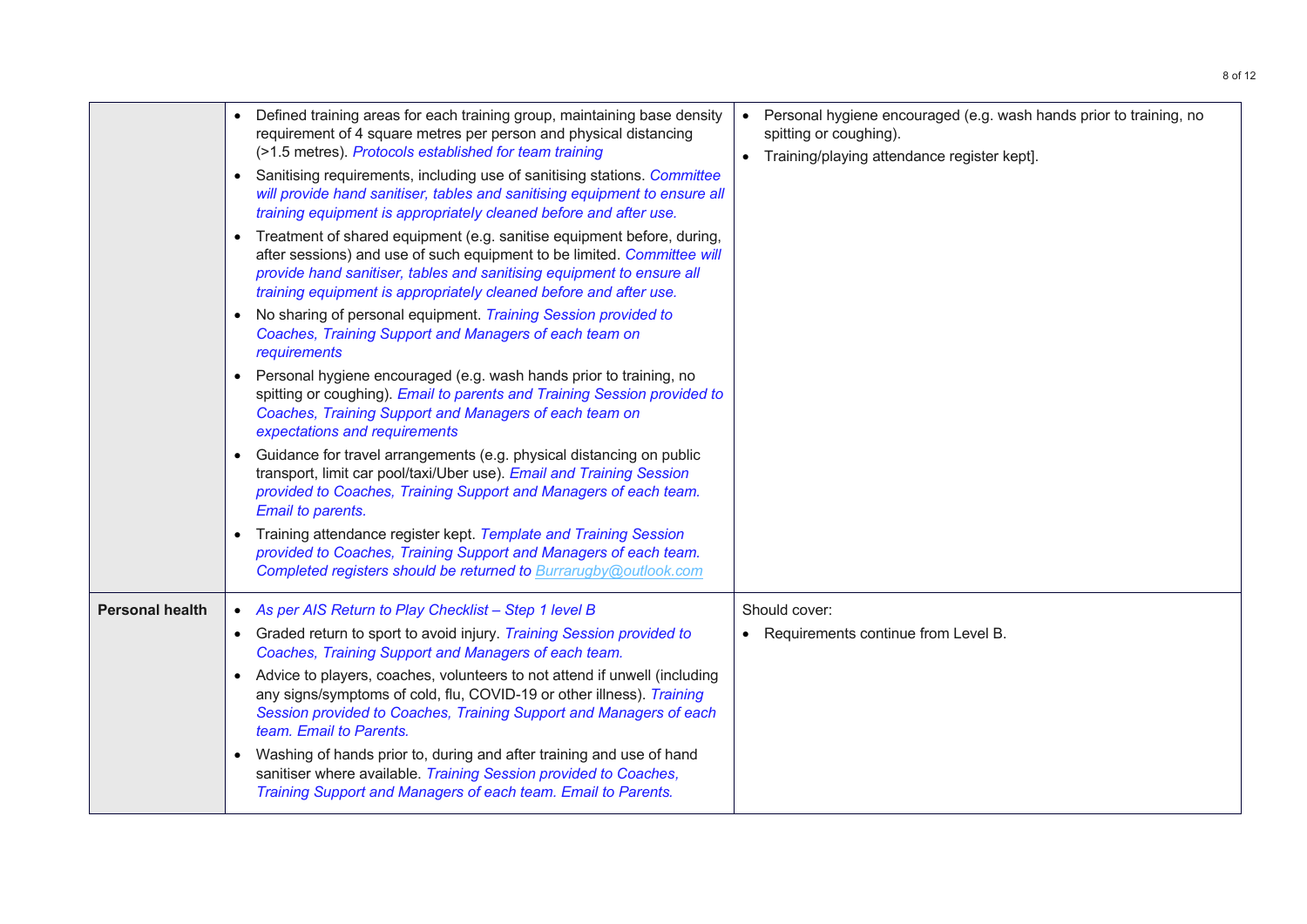|                       | Avoid physical greetings (i.e. hand shaking, high fives etc.). Training<br>Session provided to Coaches, Training Support and Managers of each<br>team. Email to Parents.<br>Avoid coughing, clearing nose, spitting etc. Training Session provided<br>to Coaches, Training Support and Managers of each team. Email to<br>Parents.<br>Launder own training uniform and wash personal equipment Training<br>$\bullet$<br>Session provided to Coaches, Training Support and Managers of each<br>team. Email to Parents.                                                                                                                                                                                                                                                                                                                                                                                                                                                                                                               |                                                                                                                                                                                                                                                                                                                                                                                                                                                                                                                                                                                                                                        |
|-----------------------|-------------------------------------------------------------------------------------------------------------------------------------------------------------------------------------------------------------------------------------------------------------------------------------------------------------------------------------------------------------------------------------------------------------------------------------------------------------------------------------------------------------------------------------------------------------------------------------------------------------------------------------------------------------------------------------------------------------------------------------------------------------------------------------------------------------------------------------------------------------------------------------------------------------------------------------------------------------------------------------------------------------------------------------|----------------------------------------------------------------------------------------------------------------------------------------------------------------------------------------------------------------------------------------------------------------------------------------------------------------------------------------------------------------------------------------------------------------------------------------------------------------------------------------------------------------------------------------------------------------------------------------------------------------------------------------|
| <b>Hygiene</b>        | Club to detail specifics of hygiene protocols to support training. Should<br>cover:<br>• Any safe hygiene protocols distributed by national/state sporting body<br>or local association that will be adopted by club. Training Session<br>provided to Coaches, Training Support and Managers of each team.<br><b>Email to Parents.</b><br>Guidelines for sanitisation and cleaning, including requirements for<br>$\bullet$<br>sanitisation stations Committee will provide hand sanitiser, tables and<br>sanitising equipment to ensure all training equipment is appropriately<br>cleaned before and after use.                                                                                                                                                                                                                                                                                                                                                                                                                   | [Club to detail specifics of hygiene protocols to support training/playing.<br>Should cover:<br>• Hygiene and cleaning measures to continue from Level B].                                                                                                                                                                                                                                                                                                                                                                                                                                                                             |
| <b>Communications</b> | Club to detail specifics of communications plan to be adopted by the Club<br>in communicating to players, coaches, members, volunteers and families.<br>Should cover:<br>How club will brief players, coaches and volunteers on return to training<br>protocols including hygiene protocols (e.g. letter, email, text/WhatsApp<br>message, Facebook post) and reinforcement of hand washing and<br>general hygiene etiquette. Training Session provided to Coaches,<br>Training Support and Managers of each team. Email to Parents.<br>Endorsement of government COVIDSafe app and encouragement to<br>players, coaches, members, volunteers and families to download and<br>use app. Training Session provided to Coaches, Training Support and<br>Managers of each team. Email to Parents.<br>How Club will promote good personal hygiene practices in and around<br>$\bullet$<br>training sessions and in Club facilities (e.g. posters in bathrooms).<br>Posters will be displayed throughout the club and restroom facilities | [Club to detail specifics of communications plan to be adopted by the Club.<br>Should cover:<br>How Club will brief players, coaches, members, volunteers and families<br>on Level C protocols including hygiene protocols (e.g. letter, email,<br>text/WhatsApp message, Facebook post) and reinforcement of hand<br>washing and general hygiene etiquette.<br>Continued endorsement of government COVIDSafe app and<br>$\bullet$<br>encouragement to players, coaches, members, volunteers and families<br>to download and use app.<br>How individuals can access mental health and wellbeing counselling<br>$\bullet$<br>services]. |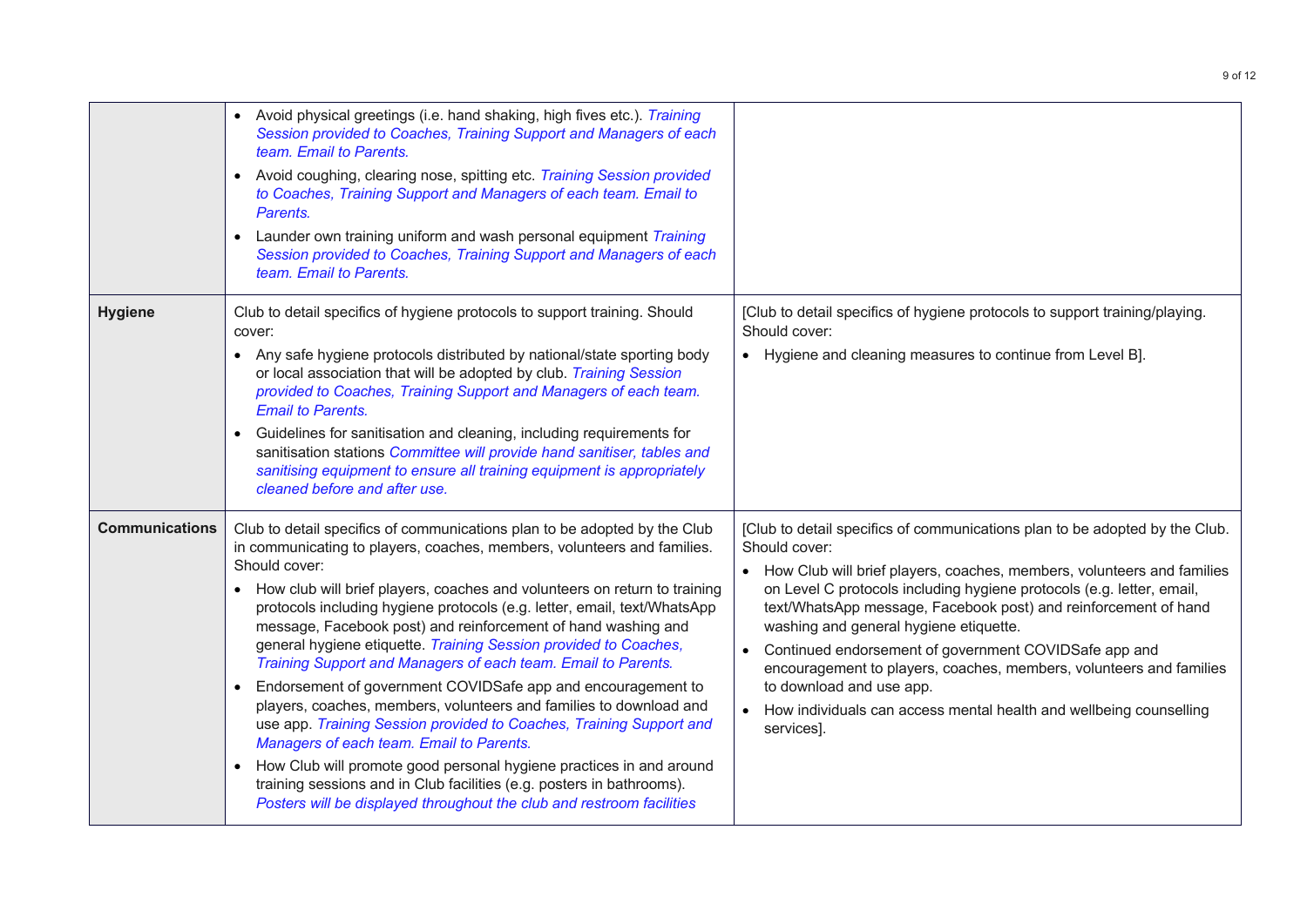| How individuals can access mental health and wellbeing counselling   |  |
|----------------------------------------------------------------------|--|
| services. Training Session provided to Coaches, Training Support and |  |
| Managers of each team. Email to Parents.                             |  |

## Part 2 – Facility Operations

| Area                   | Plan Requirements (for activities under AIS Framework Level B)                                                                                                                                                                                                                                                                                                                                                                                                                                                                                                                                                                                                                                                                                                                                                         | Plan Requirements (for activities under AIS Framework Level C)<br>[Club to provide further detail when Level C close to implementation]                                                                                                                                                                                                                                              |
|------------------------|------------------------------------------------------------------------------------------------------------------------------------------------------------------------------------------------------------------------------------------------------------------------------------------------------------------------------------------------------------------------------------------------------------------------------------------------------------------------------------------------------------------------------------------------------------------------------------------------------------------------------------------------------------------------------------------------------------------------------------------------------------------------------------------------------------------------|--------------------------------------------------------------------------------------------------------------------------------------------------------------------------------------------------------------------------------------------------------------------------------------------------------------------------------------------------------------------------------------|
| <b>Approvals</b>       | The club must obtain the following approvals to allow use of club<br>facilities at Level B:<br>State/Territory Government approval of the resumption of facility<br>$\bullet$<br>operations.<br>Local government/venue owner approval to use of facility, if<br>$\bullet$<br>required.<br>Club committee has approved plan for use of club facilities.<br>$\bullet$<br>Insurance arrangements confirmed to cover facility usage.<br>$\bullet$                                                                                                                                                                                                                                                                                                                                                                          | The club must obtain the following approvals to allow use of club<br>facilities at Level C:<br>State/Territory Government approval of the resumption of facility<br>operations.<br>Local government has given approval to use of facility, if required.<br>Club committee has approved plan for use of club facilities.<br>Insurance arrangements confirmed to cover facility usage. |
| <b>Facilities</b>      | Parts of facilities that are available during Level B restrictions; limit to<br>$\bullet$<br>toilets and medical facilities and minimise use of communal facilities.<br>Male and Female bathroom facilities will be available to the rear of the<br>club house. Change rooms will be closed and facilities within the<br>clubhouse will not be available for training.<br>Hygiene and cleaning protocols. Per AIS Return to Play Checklist -<br>Step 1 level B. Clubhouse and change room facilities will not be<br>available. Toilets to rear of clubhouse will be open for use.<br>Provision of appropriate health and safety equipment, Personal<br>Protective Equipment (PPE) and personal hygiene cleaning solutions.<br>Hand sanitising stations will be set up on tables on the fields at training<br>sessions. | [Club to detail specifics of how facilities should operate. Should cover:<br>Return to full use of Club facilities.<br>Hygiene and cleaning protocols measures as per Level B.<br>$\bullet$<br>Provision of appropriate health and safety equipment, Personal<br>Protective Equipment (PPE) and personal hygiene cleaning solutions as<br>per Level B].                              |
| <b>Facility access</b> |                                                                                                                                                                                                                                                                                                                                                                                                                                                                                                                                                                                                                                                                                                                                                                                                                        | [Club to detail specifics of facility access protocols. Should cover:                                                                                                                                                                                                                                                                                                                |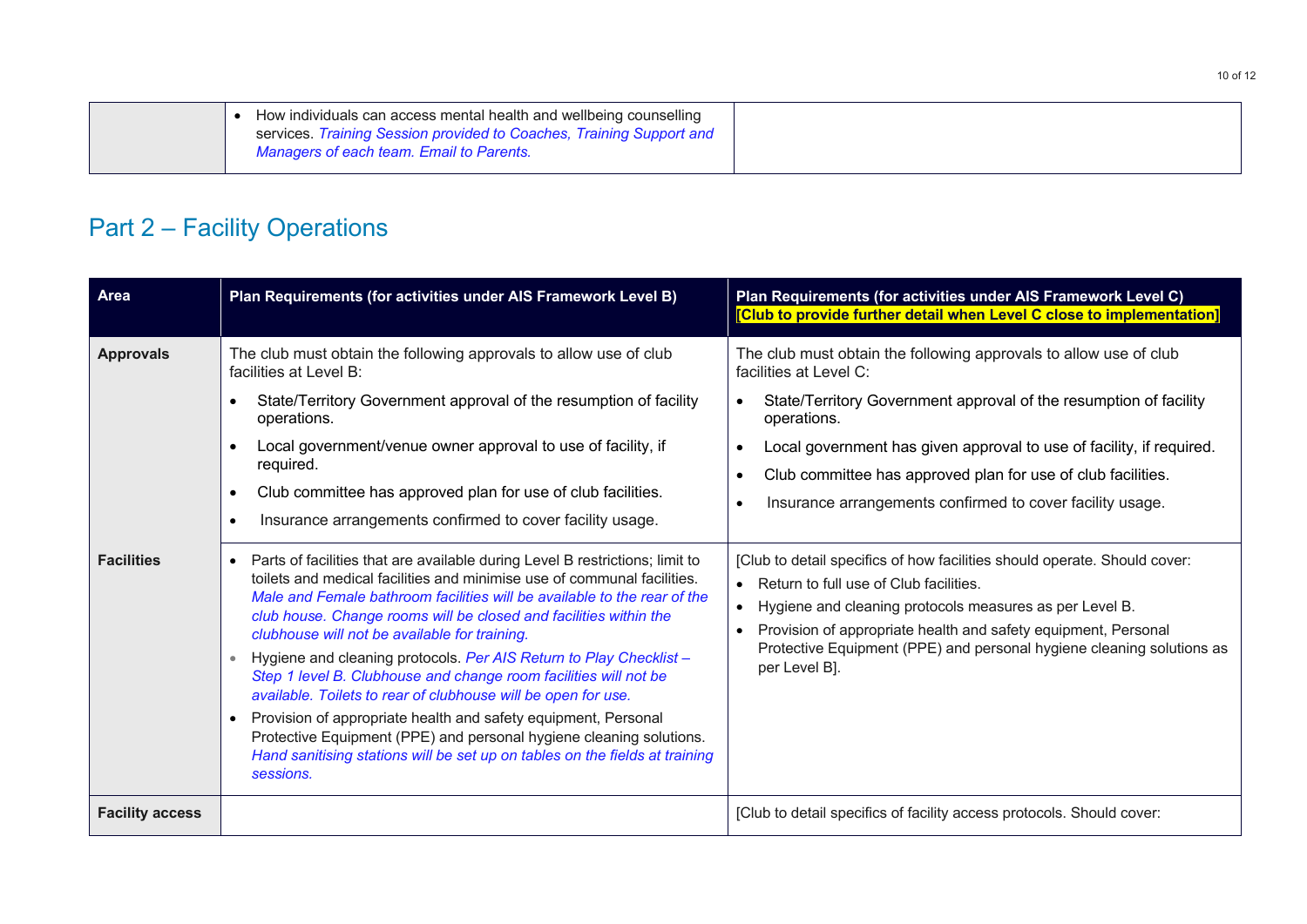|                | $\bullet$<br>$\bullet$<br>$\bullet$ | Details of any health screening measures (e.g. temperature checks<br>etc.) prior to entry to any facilities and any privacy measures club will<br>take to protect sensitive health information. Club facilities - change<br>rooms and club house will remain closed. Further measures will be<br>considered when opening of these facilities occurs.<br>Restrictions on facility access to limit anyone who has:<br>COVID-19 or has been in direct contact with a known case of<br>COVID-19 in the previous 14 days.<br>Flu-like symptoms or who is a high health risk (e.g. due to age or<br>pre-existing health conditions).<br>Travelled internationally in the previous 14 days.<br>$-$<br>Training register which includes all coaches, trainers, children and<br>parents remaining at the field includes disclosure of these items.<br>Who may attend the club facilities: only essential participants should<br>attend to minimise numbers; not more than one parent/carer to attend<br>with children; gathering numbers should not exceed government<br>allowances (COVIDSafe Roadmap maximum gatherings: Step 1 (10<br>people), Step 2 (20 people), Step 3 (100 people)) Training Session<br>provided to Coaches, Training Support and Managers of each team.<br><b>Email to Parents.</b><br>Any spectators should observe physical distancing requirements (>1.5<br>metres). Training Session provided to Coaches, Training Support and<br>Managers of each team. Email to Parents.<br>Detailed attendance register to be kept. Attendance Register to be<br>provided to the Coaches and Managers for completion at each training<br>session. Completed forms to be emails to burrarugby@outlook.com | $\bullet$<br>$\bullet$ | Continue Level B protocols as appropriate.<br>Who may attend the club facilities: gathering numbers should not<br>exceed government allowances (COVIDSafe Roadmap maximum<br>gatherings: Step 1 (10 people), Step 2 (20 people), Step 3 (100<br>people)).<br>Any spectators should observe physical distancing requirements (>1.5<br>metres) and density requirements (one person per 4 square metres).<br>Managed access including separate entry/exit points, managed traffic<br>flows, stagger arrival/departure times.<br>Non-essential personnel to be discouraged from entering change rooms.<br>Physical distancing protocols including use of zones in clubrooms,<br>change rooms, bar/canteen including by use of physical zone indicators.<br>Bar/canteen operations to include food and cash handling protocols,<br>hygiene and cleaning measures and established zones.<br>General advice on physical distancing in club facilities including<br>discouraging face to face meetings where possible, restricting site<br>visitors, deferring or splitting up large meetings.<br>Detailed attendance register to be kept]. |
|----------------|-------------------------------------|----------------------------------------------------------------------------------------------------------------------------------------------------------------------------------------------------------------------------------------------------------------------------------------------------------------------------------------------------------------------------------------------------------------------------------------------------------------------------------------------------------------------------------------------------------------------------------------------------------------------------------------------------------------------------------------------------------------------------------------------------------------------------------------------------------------------------------------------------------------------------------------------------------------------------------------------------------------------------------------------------------------------------------------------------------------------------------------------------------------------------------------------------------------------------------------------------------------------------------------------------------------------------------------------------------------------------------------------------------------------------------------------------------------------------------------------------------------------------------------------------------------------------------------------------------------------------------------------------------------------------------------------------------------------------------------------------------------|------------------------|--------------------------------------------------------------------------------------------------------------------------------------------------------------------------------------------------------------------------------------------------------------------------------------------------------------------------------------------------------------------------------------------------------------------------------------------------------------------------------------------------------------------------------------------------------------------------------------------------------------------------------------------------------------------------------------------------------------------------------------------------------------------------------------------------------------------------------------------------------------------------------------------------------------------------------------------------------------------------------------------------------------------------------------------------------------------------------------------------------------------------------------|
| <b>Hygiene</b> |                                     | Any safe hygiene protocols distributed by national/state sporting body<br>or local association that will be adopted by club including:<br>Availability of hand sanitiser at entry/exit points to venue and<br>elsewhere.<br>Protocols for sanitising stations, sanitising shared equipment,<br>uniforms.<br>Cleaning standards - increase regular cleans and frequent wiping of<br>high touch surfaces.<br>Displaying posters outlining relevant personal hygiene guidance.                                                                                                                                                                                                                                                                                                                                                                                                                                                                                                                                                                                                                                                                                                                                                                                                                                                                                                                                                                                                                                                                                                                                                                                                                                    |                        | [Club to detail specifics of hygiene protocols to support use of club facilities.<br>Should cover:<br>• Continue hygiene and cleaning measures as per Level B].                                                                                                                                                                                                                                                                                                                                                                                                                                                                                                                                                                                                                                                                                                                                                                                                                                                                                                                                                                      |